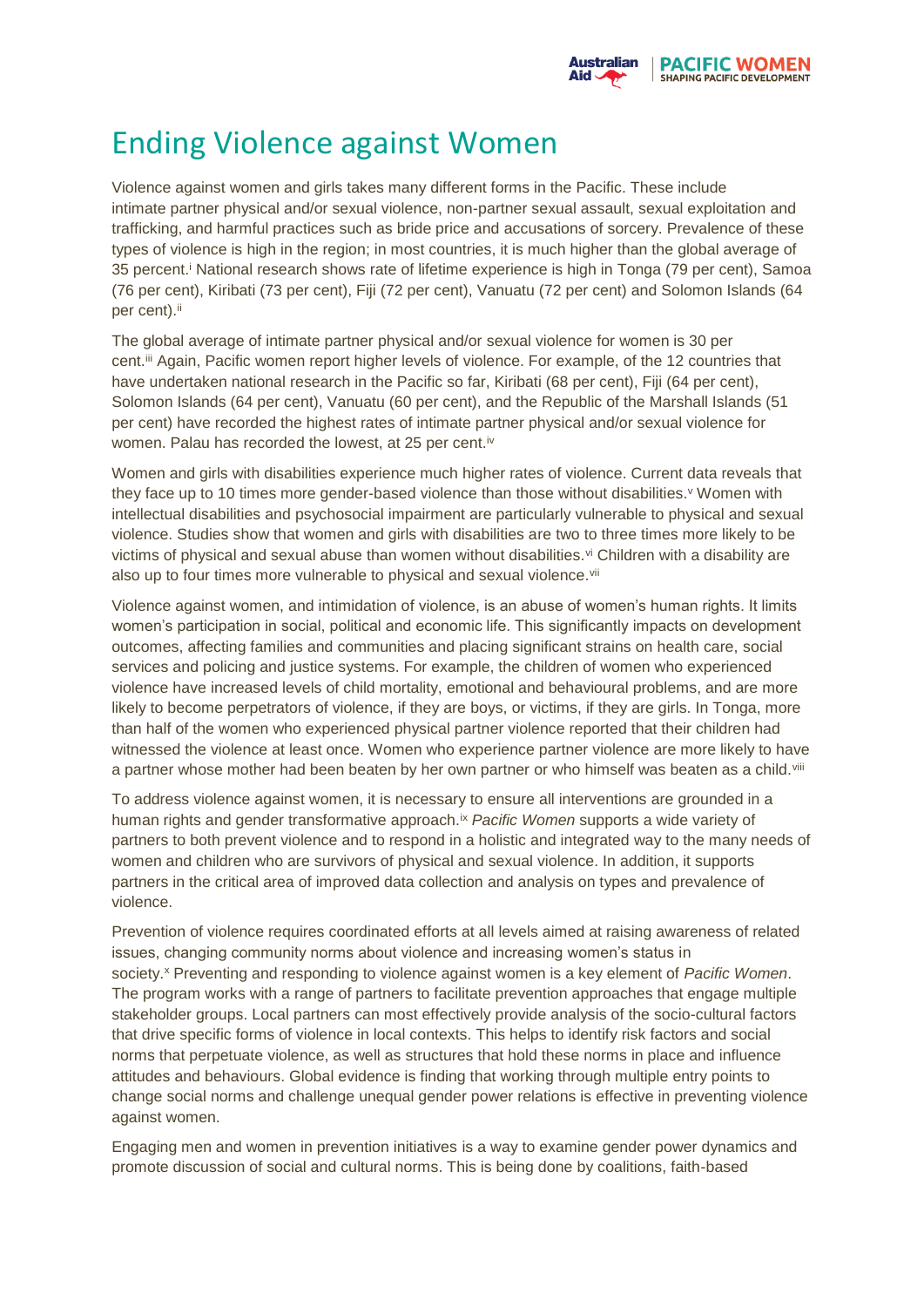

organisations and by rural community groups and is the focus of research and evaluation. In addition, across *Pacific Women's* other areas of work on leadership and decision making, economic empowerment and enhancing agency, the program is striving to strategically strengthen women's abilities to claim their rights to live free from violence.

Education is also an important intervention to reducing violence. In Fiji for example, it has been found that the more educated a woman, the more likely she is to agree with statements that support equal gender power relations and women's human rights. However, there is an exception to this generalisation: tertiary educated women are less likely to agree that people outside the family should intervene if a man mistreats his wife, compared with secondary and primary school graduates.xi

In Tonga, reported lifetime prevalence rate of physical violence is higher among women who have a relatively lower education (primary or secondary education); 35 per cent compared to 27 per cent among those with higher education.<sup>xii</sup>

In none of these countries is higher education considered to be the only solution to reduce tolerance for violence, but it is considered to be an important intervention.

Laws and comprehensive measures that criminalise violence against women and girls must be adopted, reviewed and effectively implemented.<sup>xiii</sup> *Pacific Women* works in this area to support: improved service delivery (including counselling, medical and legal support services to survivors); strengthen the responsiveness of the law and justice system; and enhance preventative measures through advocacy and outreach.

Anecdotal evidence suggests there has been progress, albeit uneven, in providing services for survivors of violence, with a number of regional studies paving the way for a much deeper understanding of issues related to access to services in respective countries of study.

Support for efforts to strengthen the evidence base on violence against women should also be promoted.xiv So far, 11 countries in the Pacific have undertaken national violence against women prevalence research based on the survey approach developed by the World Health Organization (WHO): Cook Islands; Federated States of Micronesia; Fiji; Kiribati; Nauru; Palau; Republic of the Marshall Islands; Samoa; Solomon Islands; Tonga; and Vanuatu. In addition, four countries in the Pacific have conducted Demographic and Health Surveys with a Domestic Violence module (DHS) and/or other methodologies: Kiribati; Republic of the Marshall Islands; Papua New Guinea; and Tuvalu.<sup>xv</sup>

Ending violence against women related programming comprises the largest type of work supported by *Pacific Women*.

For more information on *Pacific Women*-funded activities underway with various partners in this area, visit our [interactive map.](http://map.pacificwomen.org/) A list of Domestic Violence Crisis and Counselling Support Services in the Pacific can also be accessed [here.](https://pacificwomen.org/wp-content/uploads/2017/08/Crisis-Centers_Website_11August17_cleared.pdf)

1

<sup>i</sup> World Health Organisation. Violence Against Women – [Intimate Partner and Sexual Violence Against Women-](http://www.who.int/mediacentre/factsheets/fs239/en/) Fact Sheet. ii As quoted in Fiji Women's Crisis Centre (2013). [Somebody's Life, Everybody's Business! National Research on Women's](https://pacificwomen.org/wp-content/uploads/2017/09/FWCC-National-Research-on-Womens-Health-Fiji.pdf)  [Health and Life Experiences in Fiji \(2010/2011\),](https://pacificwomen.org/wp-content/uploads/2017/09/FWCC-National-Research-on-Womens-Health-Fiji.pdf) p142.

iii World Health Organisation. Violence Against Women - [Intimate Partner and Sexual Violence Against Women-](http://www.who.int/mediacentre/factsheets/fs239/en/) Fact Sheet. iv Asian Development Bank (2016) [Gender Statistics: The Pacific and Timor Leste](https://www.adb.org/sites/default/files/publication/181270/gender-statistics-pacific-tim.pdf)

<sup>v</sup> United Nations Population Fund (2018). [Five things you didn't know about disability and sexual violence.](https://www.unfpa.org/news/five-things-you-didnt-know-about-disability-and-sexual-violence)

vi UNFPA (2013). A Deeper Silence – [The Unheard Experiences of Women with Disabilities –](https://pacificwomen.org/resources/a-deeper-silence-the-unheard-experiences-of-women-with-disabilities-sexual-and-reproductive-health-and-violence-against-women-in-kiribati-solomon-islands-and-tonga) Sexual and Reproductive Health [and Violence against Women in Kiribati, Solomon Islands and Tonga.](https://pacificwomen.org/resources/a-deeper-silence-the-unheard-experiences-of-women-with-disabilities-sexual-and-reproductive-health-and-violence-against-women-in-kiribati-solomon-islands-and-tonga)

vii International Council on Social Welfare Closing the Gap – making the rights-based approach real for PWDs in the ASEAN region (2010).

viii [National Study on Domestic Violence Against Women in Tonga \(2009\).](http://countryoffice.unfpa.org/pacific/drive/tonga-vaw-report-final-2012.pdf)

ix International Center for Research on Women (2012), p.7. [Violence Against Women in Melanesia and Timor-Leste: Progress](https://www.icrw.org/publications/violence-against-women-in-melanesia-and-timor-leste)  [made since the 2008 Office of Development Effectiveness report.](https://www.icrw.org/publications/violence-against-women-in-melanesia-and-timor-leste)